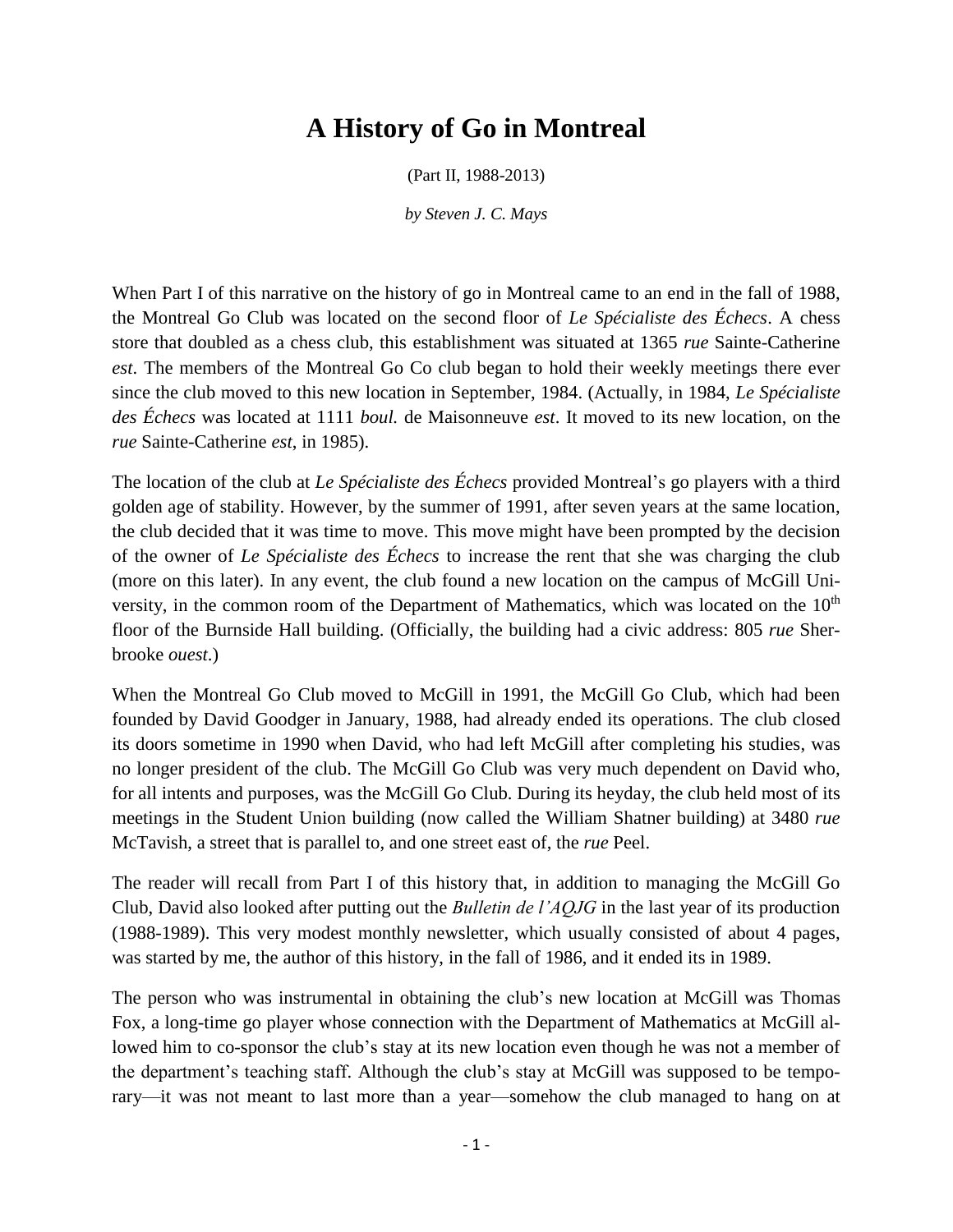McGill until 2008, a record-breaking period of 17 years. The move to McGill was the beginning of the club's fourth and longest golden age of stability. At no other time in the history of the Montreal Go Club did it experience a longer period of stability than the one it enjoyed when it was located at McGill.

The room in which the players met each week, on Tuesday evenings, was, in many respects, an excellent venue. First of all, because the campus of McGill University is situated in the heart of downtown Montreal, this meant that the new club was very close to the city's world-class subway system. Being near to a subway station is always a prime consideration when looking for a venue to locate a club.

But just as the factor of proximity to a subway system is an important consideration in determining the success of a club's venue, equally important are the other factors in the contribution they make to that success: the size of the room where the players met was large enough to accommodate all who came to the club, the atmosphere was quiet, the lighting was excellent, the chairs were comfortable, the tables were at the right height, and there was even a place where the club could store its go equipment, and because Burnside Hall was open 24 hours a day, this meant that the members of the club could always count on finishing their games without ever having to experience the dreaded feeling of being rushed by a personnel eager to close the club and go home. (When the club was situated at another educational establishment—the *CEGEP du Vieux Montréal* (1977 to 1982)—the players had to be out of the playing room by 10:30 PM. This meant that if a player finished a game at or about 9:30 PM, he had to seriously consider whether or not it was worth starting a new game.)

All things considered, the common room at McGill was an excellent venue for the Montreal Go Club. If one wanted to be picky and find fault with something, the only thing that comes to mind is that this new location lacked a place where the club could put up a bulletin board.

Another significant advantage attached to the new location was that it was rent free. At *Le Spécialiste des Échecs*, the go club was paying \$20 in rent each time it held a meeting, and, beginning in the fall of 1985, the club was paying this amount twice a week because it was meeting twice a week (Tuesday and Thursday evenings). However, when the club moved to McGill, it resumed its normal schedule of meetings, which was only once a week (Tuesday evenings).

Not having to pay rent anymore was viewed by many as a major relief. To the ordinary members of the club, the decision to move to McGill meant that they could save some money; and to the club administrators, the decision meant that they could dispense with the need to find the volunteers that would be needed to perform the thankless job of (1) collecting the weekly dues necessary to pay the rent and (2) maintaining the membership lists. Though it may not seem obvious, collecting dues to pay the rent is not an insignificant administrative hassle.

Soon after moving to McGill, the Montreal Go Club was honoured by a truly memorable event. In late August of 1992, the club was graced by the presence of a living legend. The Great Sakata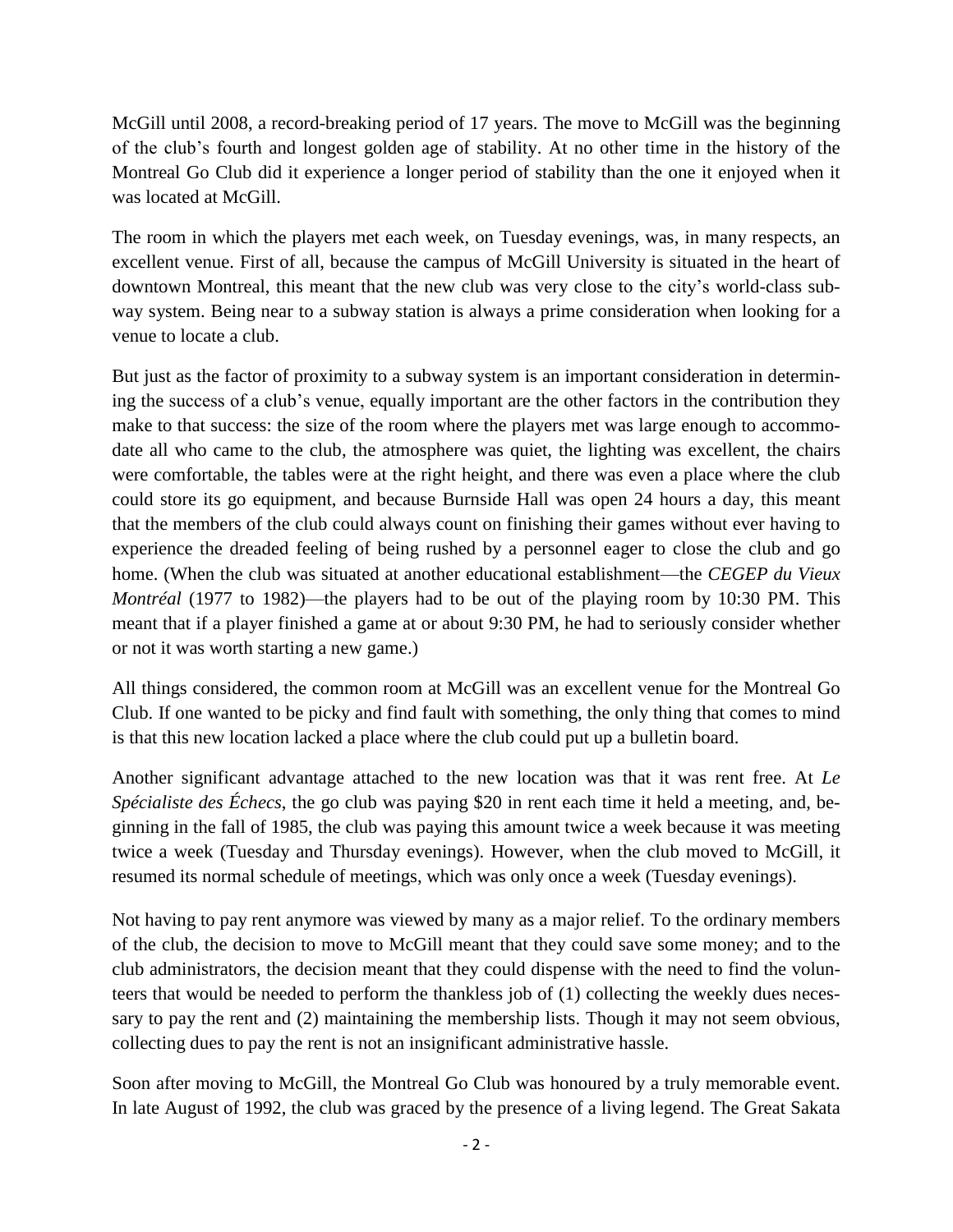Eio, one of the great professional players in the world of go, came to Montreal on an official visit within the framework of an all-Canadian tour.

The career of this extraordinary player, whose dominance in the world of go reached its zenith in the period from about the mid-1950s to about the late1960s, was marked by the acquisition of an extraordinarily high number of tournament titles, 64 all together. For a long time, this record stood the test of time, and, like a beacon, it proclaimed the remarkable abilities of the Great Sakata. However, when Cho Chikun appeared on the Japanese go scene in the late 1960s and became, at the age of 11, the youngest player in modern go history to attain professional status, the precocious brilliance of this prodigy led many to believe that if anyone could outdo Sakata, it would be this young player from Korea, which he did, finally, by winning a career total of 71 titles by 2007.

In fairness to Sakata, however, the reader must bear in mind that Sakata began to play professionally at a time when there were far fewer tournament titles available for him to win; by contrast, when Cho Chikun began to play, there were far more. Hence, Cho Chikun was blessed by the good luck of playing at a time when he could play in more tournaments per unit time than Sakata could in his prime.

Sakata and his entourage stayed in Montreal from Saturday, August 22 until Tuesday, August 25. The Consulate General of Japan in Montreal was very helpful, as it has been in the past when other Japanese professionals visited this city, in smoothing out any problems that could affect the success of this visit. In fact, part of the money that was needed to finance the costs of Sakata's activities while in Montreal was provided by the Japanese Consulate, the remainder of the costs associated with this visit were taken up by the AQJG (*Association québécoise des joueurs de go*), in the same way it as it did on those previous occasions when professional players visited Montreal.

Sakata was accompanied by his wife, Tetsue, and two other professional go players: Nagahara Yoshiaki, 9-dan, the author of *Basic Techniques of Go*; and Suzuki Sen, 3-dan, from Seattle, Washington, who acted as Sakata's translator and trip organizer. On Monday, August 24, a fourth professional, Oheda Yusuke, 9-dan, joined the other professionals already here. Never before had so many professional players been present in this city at the same time: a grand total of 29 dans, as André Labelle, then-president of the AQJG, was fond of saying, both at the time and ever since.

The activities that were organized in honor of the visiting dignitaries unfolded at the Arcade Hotel, which was located at 50 *boul.* René-Lévesque *ouest*, which is next door to Montreal's Chinatown, and which is not too far away from the Champlain Hotel, where the visiting dignitaries stayed. By the way, the Hotel Arcade no longer exists, at least not at the location it occupied at the time of Sakata's visit.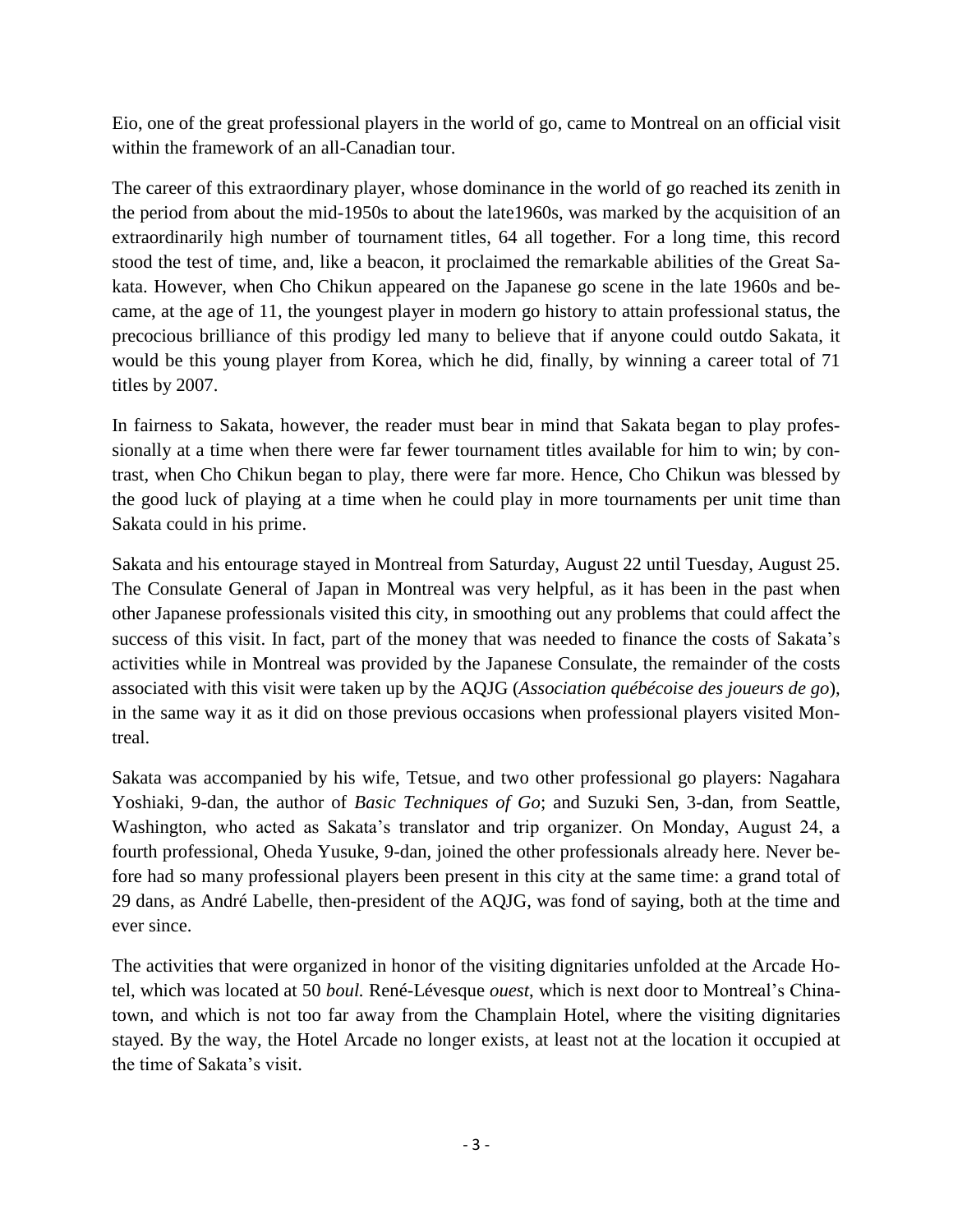On the evening of August 22, Sakata performed his first go-related activity when he commented the game that had been played earlier that same day between Lynne Baird, 1-kyu, from Ottawa, and Suzanne Malo, 1-dan, from Montreal. This game, which Suzanne won, was played to select the woman player to represent Canada at the World Women's Amateur Championship, which was scheduled to be held in October in Yokohama, Japan. After Sakata's completed his game commentary, both Nagahara and Suzuki engaged in one simultaneous each.

On Sunday, August 23, the three visiting professionals each played in a simultaneous, including Sakata himself, who played against the following three players: Sachio Kohara, 4-dan, from Montreal, at 4 stones; Marc Lecours, 3-dan, from Ottawa, at 5 stones; and myself, 2-dan, at 6 stones. Each participant was asked to contribute a playing fee of \$100. Though high, no one complained for the obvious reason that this fee gave each player who paid it the bragging rights to tell all and sundry that he had played a game against the Great Sakata. Not many players, let alone amateurs, can make such a claim and get away with it. After completing his games, Sakata commented the game he played against Kohara. A little later, Nagahara commented the game he had played against Dong Ming Liang, 5-dan from Montreal.

Monday was set aside for sightseeing, while Sakata preferred to do his sightseeing on his own, Khalid Benabdallah and Tigor Bognar, two of Montreal's veteran go players, acted as tourist guides to Nagahara and Suzuki. Khalid also acted as a guide on the following day to Nagahara and Oheda. For Khalid, this was an excellent opportunity for him to practice his rudimentary knowledge of Japanese.

On Tuesday, the author of this history, who acted as Sakata's chauffeur during his entire stay in Montreal, drove Sakata, his wife, and Suzuki to Montreal's Dorval airport to catch their flight to Vancouver. Later that evening, the remaining two professionals still in Montreal, went to the Montreal Go Club where they played in one more simultaneous each.

On Wednesday, Sachio Kohara volunteered to drive Nagahara and Oheda to visit Ottawa. Finally, on Thursday, Nagahara and Oheda left Montreal. Thus ended the visit of the Great Sakata to Montreal. Since this visit to Montreal by these professional players, the Montreal Go Club has not yet had the opportunity of hosting another Japanese professional player.

In retrospect, 1992 was a landmark year. Besides being the year in which Sakata visited Montreal, 1992 was also the year in which a notable development took place in the world of go. A development whose impact on the game would be immeasurable in its significance and worldwide in its scope. A development that would mark a profound chasm in the history of the game, a chasm so great that players would, henceforth, refer to a time before and a time after the introduction of this new development. What could this development possibly be? It was none other than the possibility of playing go on the Internet. This was a major breakthrough. No longer were players limited to playing only once per week and only in clubs. The buzz that was generated at the dawn of this new era in go playing was exhilarating.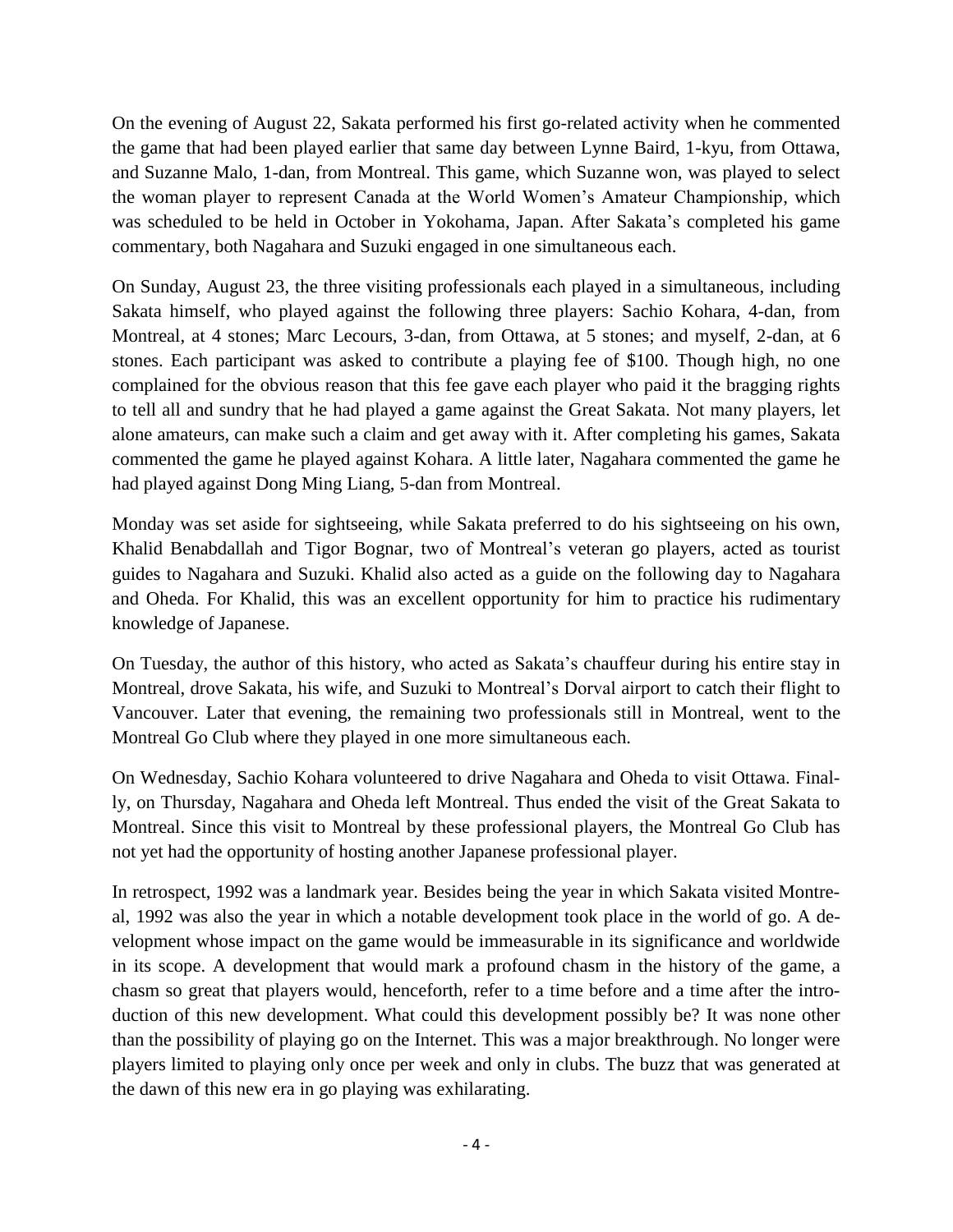However, even though it was now technically possible to play go on the Internet, the ability to do so was not available to everyone, at least not yet. The problem was one of accessibility and demand. To play go on the Internet, players needed to be able to access the Internet, and for this they needed the services of an Internet service provider.

In 1992, however, access to the Internet was largely restricted to universities, research facilities and institutes, and the military. There was no popular demand for access to the Internet in those early days because there was nothing on the Internet that people wanted to access. Then, slowly, in tandem with the ever-increasing popularity of personal computers, and the on-going introduction of various hardware and software innovations that were needed for accessing the Internet and for navigating on it (e.g., modems, browsers, GUI interface, HTML, mice, World Wide Web, and so on), there came into being a growing network of Web sites full of interesting content, sufficiently interesting as to make ordinary people want to gain access to it.

Like other cities in North American, Montreal, in 1992, was still waiting for the establishment of its own set of internet service providers. True, there were a few companies that provided access to the Internet, but the access they offered was very limited, and it was nothing like the 24/7 access that users take for granted today. In those days, the lucky few who could play go on the Internet without any time restrictions were those players who were, or had been, students at one of Montreal's universities, the only establishments that offered free Internet accounts without access limitations.

(On a personal note, I bought my first computer in September, 1993, because a go-playing friend of mine had a program (a DOS-based program) called Telego that allowed players with modems to hook up and play each other A little later that fall, I started to play go on IGS (Internet Go Server) because another go-playing friend of mine knew of an Internet account that was not being used at the *Université de Montréal*. This access to the Internet, which, by the way, was completely free, lasted from October 1993 until February 1996. Then in February of 1996, the IT staff at the *Université de Montréal* undertook a clean-up of the university's Internet accounts which resulted in the closing of several accounts that belonged to students who were no longer registered as students at the university, this included the account that I was using. Fortunately, by 1996, one could easily find in the Montreal area Internet service providers that could now offer a 24/7 access to the Internet to their customers. This is when I connected to the Internet through Vidéotron).

By the way, readers may be interested to know that the original server that was used to play go in 1992 was called IGS (Internet Go Server). This server still exists today, but it now operates under a different name—Pandanet. Furthermore, readers may also be interested to know that in 1992 the IGS server was not located in Korea, as it is today, but, instead, at the University of Pennsylvania. The address to gain access to IGS server at the University of Pennsylvania was hellspark.wharton.upenn.edu 6969.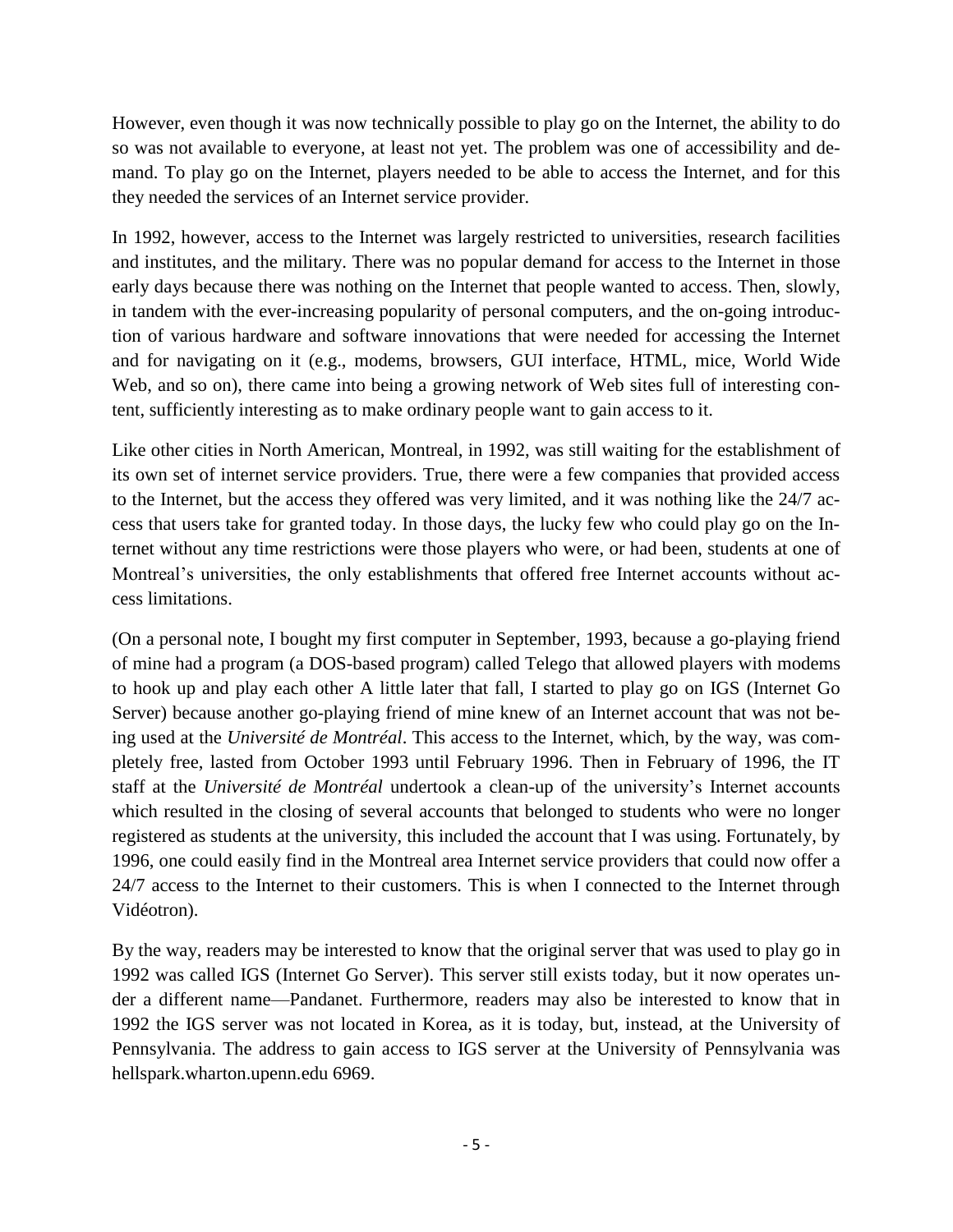After Sakata's visit, things went back to the way they were before his arrival, and the normal preoccupation of Montreal's go players came back into focus. As always, Montreal's go players were constantly on the lookout for new opportunities to play go outside of the normal meetings at the club. The general preference was for a place where players could play go on the weekend, preferably on Sunday afternoons.

One place that was willing to accommodate Montreal's go players on Sunday afternoons was the *Café Passez Go*, located at 5245 *boul.* St-Laurent, just north of *avenue* Fairmount. The owner/manager of this cafe, in his effort to encourage the growth of his business, allowed, even encouraged, his customers to play games at his establishment. This explains the name of the cafe, which is a reference to the *Pass Go* square in the board game of Monopoly.

There was only one restriction that the owner/manager of this establishment imposed: players could not play go at his café during the summer months. Montreal's go players played at this new location from October 3, 1993 to May 29, 1994, then from October 30, 1994 to May 7, 1995, and then finally from October 15, 1995 to November 19, 1995.

The attendance for 1995 was not extended into 1996 because the café closed its doors. This was completely unexpected. At first, the owner wanted to make renovations, and, consequently, he asked the players to stay away until a specific date in January at which time the players could return to the café. However, when the players did return in the new year, at the suggested date, they discovered that the café was closed. Sadly, the club lost about five go sets when the renovators gutted the interior of the café before they started the renovations.

A few years later, another location was found where Montreal's go players could come together on Sunday afternoons to play go: the *Café Ludik,* at 552 *rue* Sainte-Catherine *est*. The success of this new location lasted from September 26, 1999 to June 10, 2001, almost two years. In the end, though, this location simply lost its appeal. This meeting place finally came to an end because of a general lack of interest among the players.

When comparing the attendance levels at the two cafés—the *Café Passez Go* and the *Café Ludik—*the number of players who attended the *Café Passez Go* was generally higher than the number of those who attended the *Café Ludik*.

Part of the reason that might help to explain the failure of the *Café Ludik* to succeed as a place to play go could be attributed to the growing popularity of playing go on the Internet. This new development in the information revolution was both a godsend and a curse. It was a godsend because it provided an opportunity to play go where none existed before to two significant, gostarved groups in a population: (1) those who lived in rural or semi-rural areas, where there were no clubs, and (2) those who lived in suburban areas, for whom attendance at a local go club, if there was one, was not always convenient (either because of family- or work-related obligations).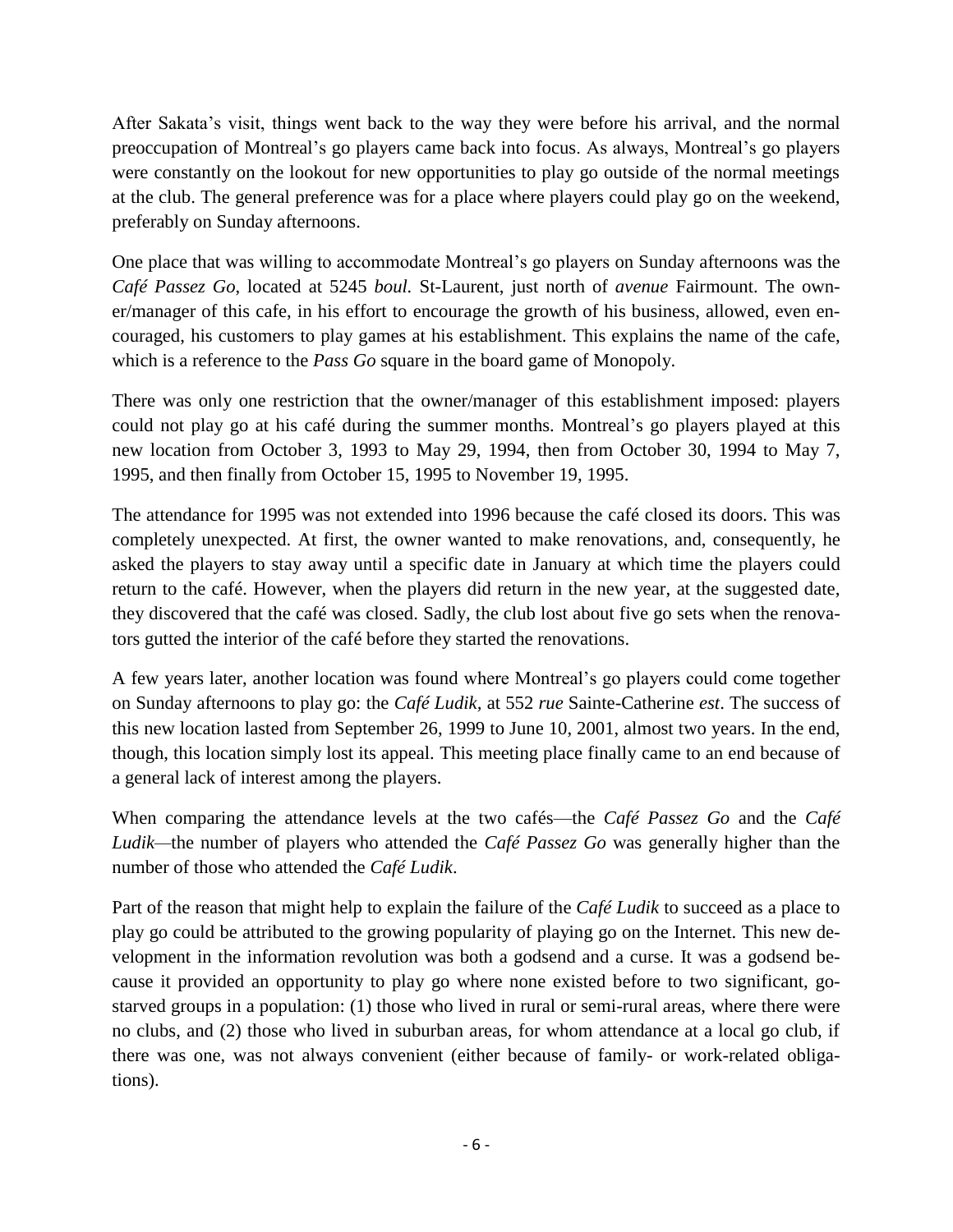At the same time that the Internet was seen by many as a godsend, it was also seen by others as a curse, especially to those players who were part of that go-satiated segment of a population: those who lived in urban areas. It was a curse because it tended to affect, in a negative way, the number of players who attended clubs and who participated in tournaments, both of which, naturally enough, are located in urban areas. (Admittedly the word *curse* is a bit strong, it may even be too strong considering that the nefarious impact attributed to the Internet, though serious, was certainly not catastrophic.) This decline in attendance mentioned earlier was not excessive, nor was it dramatic, but it was noticeable.

In regards to tournaments, the apparent drop in attendance seems to have had more of an impact on two-day tournaments than on one-day tournaments.

Starting in the late 1980s and continuing into the 1990s, the vibrancy of the AQJG was undergoing a period of general stagnation, if not of actual decline. The sad part of this developing situation is that it eventually reached a point at which two services, which the AQJG had long offered its members, had to be abandoned. One of these services was the lending library, which, as the name suggests, was a service in which the AQJG loaned go books to its members. The other service, also involving books, was the selling of go books and go equipment. This service came into being shortly after AQJG's foundation in 1978, and it was particularly active from 1980 to 1988 (from 1985 to 1988, the responsibility for this service fell into my hands, the author of this article).

The selling of go books and equipment was not only an important service that the AQJG provided to its members, but it was also an important source of revenue. The AQJG obtained its supply of go material from Pat Thompson, a go player who lived in the greater Toronto area. Pat had the Canadian distribution rights for selling the books published by Ishi Press as well as the go equipment that this publishing house also sold. Not long after the creation of the AQJG, Pat reached an agreement with it in which the AQJG could obtain all the Ishi Press material it wanted in return for a 40% discount on the sale of this materiel to it. In return, the AQJG agreed not to sell any books or equipment it bought from Pat at a price lower than his own list price.

Actually, the AQJG sold the supply of go books and equipment that it bought from Pat at two prices: one price was set for those customers who were members of the AQJG, and another price, slightly higher, was set for non-members. Naturally, the purpose of this two-price system was to encourage membership in the AQJG. Very often, once a member bought two books, and certainly if he bought three, he was already paying out the equivalent value for his membership. In those days, membership in the AQJG was \$5.

Another important factor that contributed enormously to the decline in the provision of these two services was the absence of storage space where the books that belonged to the lending library, and the material that made up the inventory of material for sale by the AQJG could be stored. When the club was situated at *Le Spécialiste des Échecs*, it had all the storage space it needed,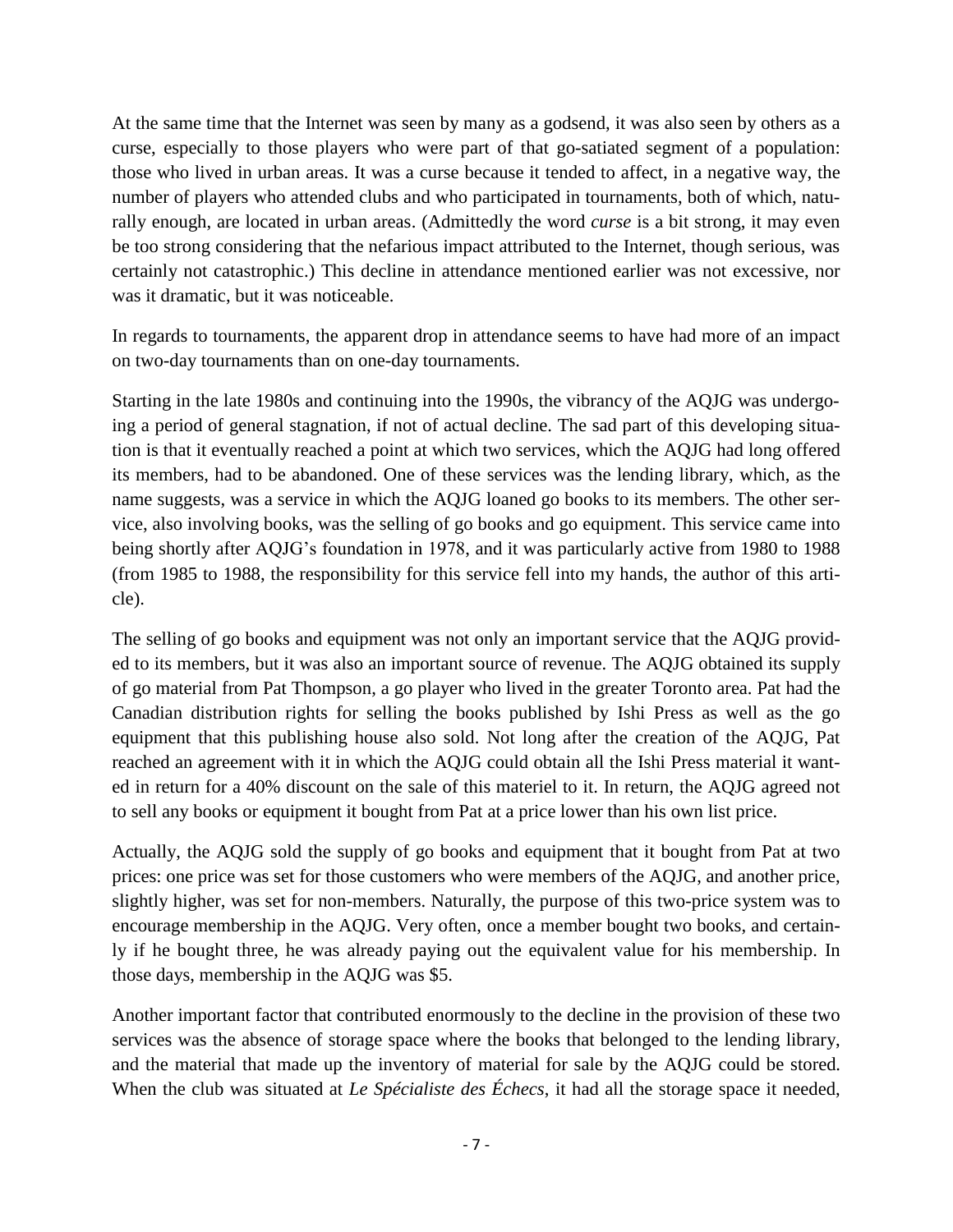but when the club moved to McGill in 1991, the AQJG lost this space, and there was nothing available at McGill that could replace it.

Finally, another part of the problem, which might also have been helped along by the development of the Internet, was the diminishing number of volunteers available to the AQJG. Fortunately, however, the two annual tournaments organized by the Montreal Go Club and the AQJG—the *Tournoi d'hiver*, sometimes called the Winter Tournament in English (held in February), and the Quebec Open (held in May)—remained active, and largely unaffected by events.

In 1996, with the establishment in Montreal of companies capable of providing access to the Internet, the AQJG established its presence on what was then popularly called the information highway. This initiative was led by André Leclerc, the long-time director of the FQJR (*Fédération québécoise des jeux récréatifs* (readers will recall from Part I of this history of go in Montreal that the FQJR is an umbrella organization to which many leisure-related organizations in Quebec belong, including the AQJG). The address of the Web site of the AQJG is [http://www.fqjr.qc.ca/go/.](http://www.fqjr.qc.ca/go/)

For several years after he created the AQJG's Web site, André continued to look after it by updating it from time to time, or by inserting whatever contribution a member of the executive of the AQJG requested. André's services in this regard lasted until about 2007 or 2008 at which time Michel Beaulieu, a go player interested in managing a Web site, took over this responsibility. Then, in the spring of 2010, the author of this narrative took on the responsibility of managing the AQJG's Web site until the spring of 2012 at which point the responsibility was passed into the capable hands of Lydia Gallant, a new member of the executive of the AQJG.

André Leclerc got involved in creating the AQJG's Web site because the board of directors of the FQJR, which had mandated André to put the FQJR on the Web, also mandated him to do the same for each leisure-related organization that was a member of the FQJR at the time.

Another event of great moment, which served to enrich the cultural life of go in Montreal, occurred in the late 1990's, actually, in 1998, when one of Montreal's long-time go players, François Lorrain, a retired professor of mathematics at Jean-Brébeuf college, published a remarkable book entitled *Le Go le grand jeu de l'Orient* (Librairie Biosfaire).

The author of this book, which is about 150 pages in length, provides an interesting introduction to the game. Note that the word *interesting* is used rather than, say, another word, like *excellent*, this is because of the interesting way in which François goes about introducing the game. He does this, not by delving into those matters which are normally considered to be the staple of what an introduction is—an explanation of the rules of the game, and a brief overview of some elementary notions on strategy and tactics. No, instead, he introduces the game by pursuing matters which normally lie outside the pale of the traditional view of what is meant by the word *introduction*. He explores go through the prism of such topics as go etiquette, the comparison of go and chess, and the parallels that can be drawn between the strategies found in go and those prac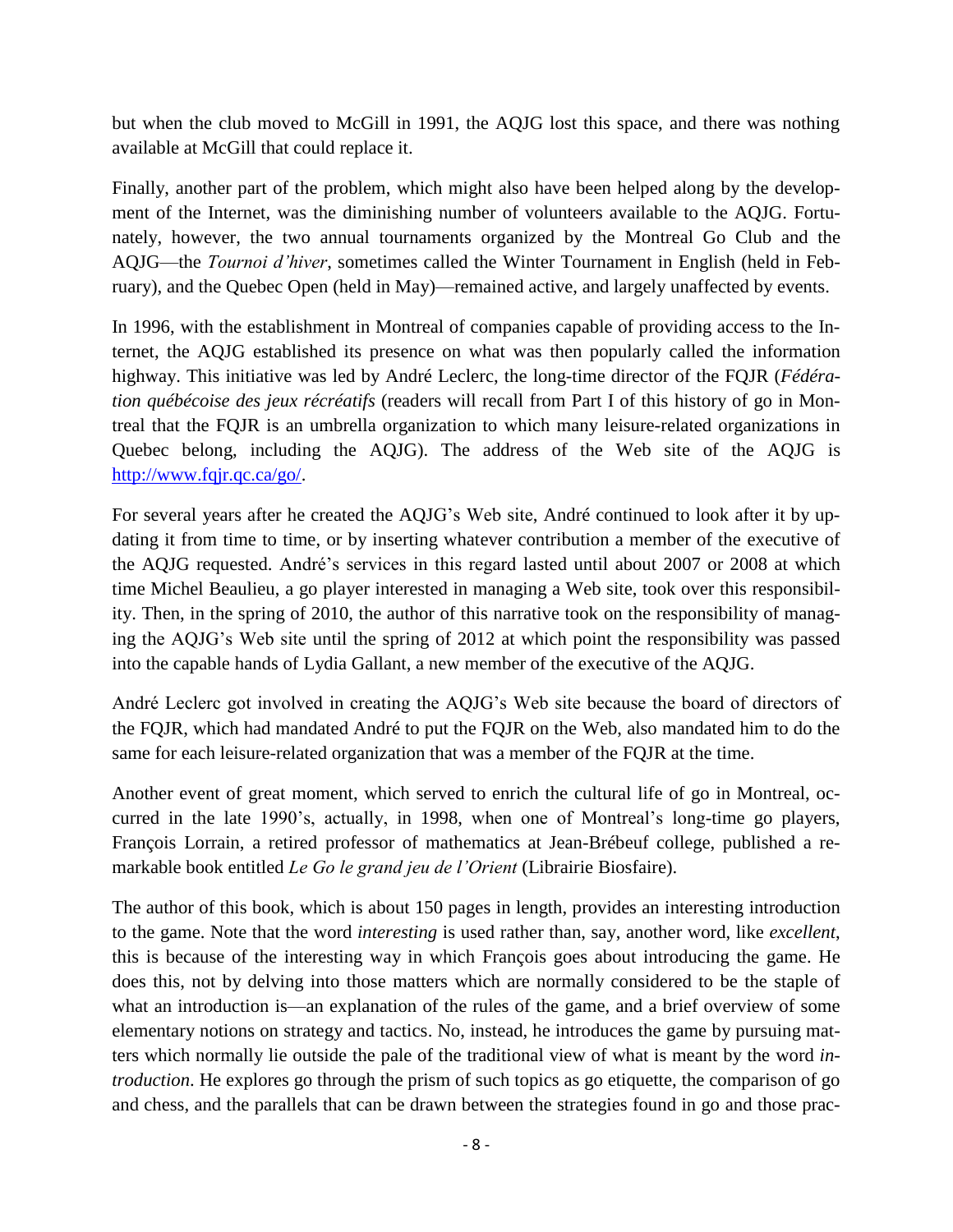ticed by the Chinese elites in China's military and political circles—these are examples of the kinds of topics waiting to be explored by the interested reader.

Where the book truly shines, though, are in those areas where the author's expertise, the product of many years of thoughtful analysis, is given the opportunity to reveal itself in full bloom. These areas are the ones in which François outlines the intricacies that are found in each of the various methods that are available in go for counting points. Here, François demonstrates, with unmistakable self-evidence, which aspect of go, among the many that one can chose from, succeeded in captivated his interest over the years.

Finally, another feature of the book worth praising is the high quality of the artwork that is found throughout the book. Though presented in black and white, the work is full of delightful illustrations, which enriches the reading experience of the reader.

For those readers who might find it difficult to restrain their excitement about go after reading this book, and who may want to experience the pleasure of playing the game immediately, François had the clever idea of having two go-bans of different dimensions ( $5 \times 5$  and  $9 \times 9$ ) printed in the inside cover of the book's dustjacket along with a sufficient number of black and white stones. The eager reader only needs to cut out the cardboard-like stones and he can begin to play go right away.

In addition to being the author of *Le Go le grand jeu de l'Orient*, François is also the author of a series of articles, 13 in all, which appeared in *Récréation Québec*, the official publication of the FQJR, in 2001 and 2002. These articles, all of them short (maximum of 2 pages), cover a wide range of interesting topics—some serious, others fanciful—but all of them go-related, for example: *Why is go played on a 19 ×19 go-ban*? or, *What if the gods could play go*, or still, *How many possible games of go are there?* (These articles are available in French only as of the writing of this history.)

(Incidentally, François' book, *Le Go le grand jeu de l'Orient*, is the first book that was published in Canada on a go-related matter. Published in 1998, François' book came out one year before the book by Sung-Hwa Hong—*First Kyu: a Novel*—was put out by Good Move Press, the publishing arm of Samarkand. Sung-Hwa Hong, a dentist, who lived in Vancouver, was well-known to the members of the Korean community in the Vancouver area. He was a strong go player, a member of the CGA executive, and a regular at the annual Canadian Open. Sadly, he died prematurely in 2001.)

At about the same time as the book by François was being printed, another Montrealer, namely myself, was involved in the production of another book on go: *Strategic Fundamentals in Go*, (published in 1999 by Yutopian Enterprises, 167 pages). My role in the production of this book was not as its author but rather as the person responsible for the layout, design of the book, along with the creation of the diagrams, and the editing of the translation that was provided.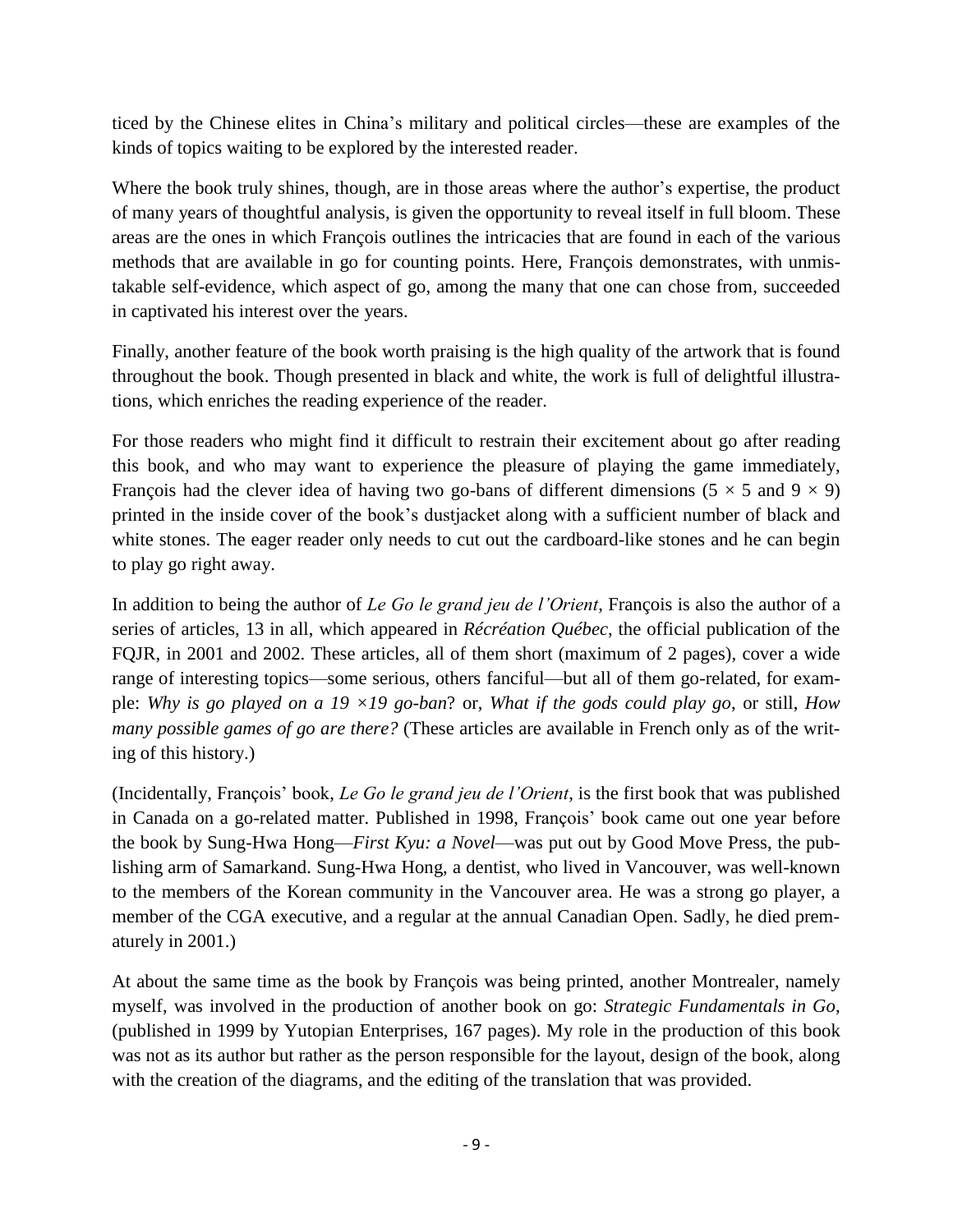The point that the authors of this book, Guo Tisheng and Lu Wen, want to make is that when making a move in go, a player must try to harmonize the impact that that move will have within a broad strategic framework that will involve conflicting principles. The principles that the authors present in this work are the following: sente vs. gote, big vs. small points, attack vs. defense, life vs. death, big vs. small territories, saving vs. sacrificing stones, light vs. heavy shapes, slack moves vs. urgent points, standard moves vs. flexible variations, and persistence vs. playing safe.

Each one of these principles embodies strengths and weaknesses, pros and cons. For example, in looking at the first principle—sente vs. gote—the reader will come to see that the conflict here is that sente allows a player to maintain the initiative, but it gives his opponent an opportunity to counterattack, while gote, on the other hand, forsakes the initiative, but it builds a solid foundation for future attacks. The same general idea is applied to the other principles.

Like François, I also wrote a number of go-related articles, though not as many as François. Of the 9 or so articles by my pen, two of them have the potential of making a meaningful contribution to go, albeit on a modest scale: *How to Organize and Direct a Swiss-McMahon Tournament* and *How to Use the Chinese Method of Counting in the Game of Go*.

The first article mentioned above—on the Swiss-McMahon system—is based on the experience I acquired over many years in directing tournaments in which the Swiss-McMahon system of pairings was used (all together, I directed 18, two-day tournaments using this system—16 of which were Quebec Opens, the 2 were Canadian Opens). This article has a number of appendixes, all of them containing useful information, including one appendix in particular which contains all the forms that a tournament director would need if he wanted to direct a tournament.

The principal reason that motivated me to write this article, besides the obvious one of wanting to share my experiences in directing tournaments, was my concern that certain component elements in the workings of tournaments, in general, and of the Swiss-McMahon system, in particular, are not handled properly by many tournament directors, whether these directors be humans or machines. Paramount among these elements is the one that is centered on the process for breaking ties.

When breaking ties, many tournament directors fail to take into account the following two subtleties as they go about gathering the information they need to make the required calculations: (1) the final McMahon scores of the opponents of the tied players must be adjusted by adding ½ point for each round these opponents missed and for each game they lost by default, and by subtracting ½ point for each bye these opponents received (of course, a player should not receive more than one bye in the same tournament) and for each game they won by default; and (2) the figure that is obtained when the tournament director adds up the final McMahon scores of the opponents of a tied-player (i.e., the SOS figure) must be normalized if the tied player did not have a full set of opponents—the term *full set of opponents* means that the number of opponents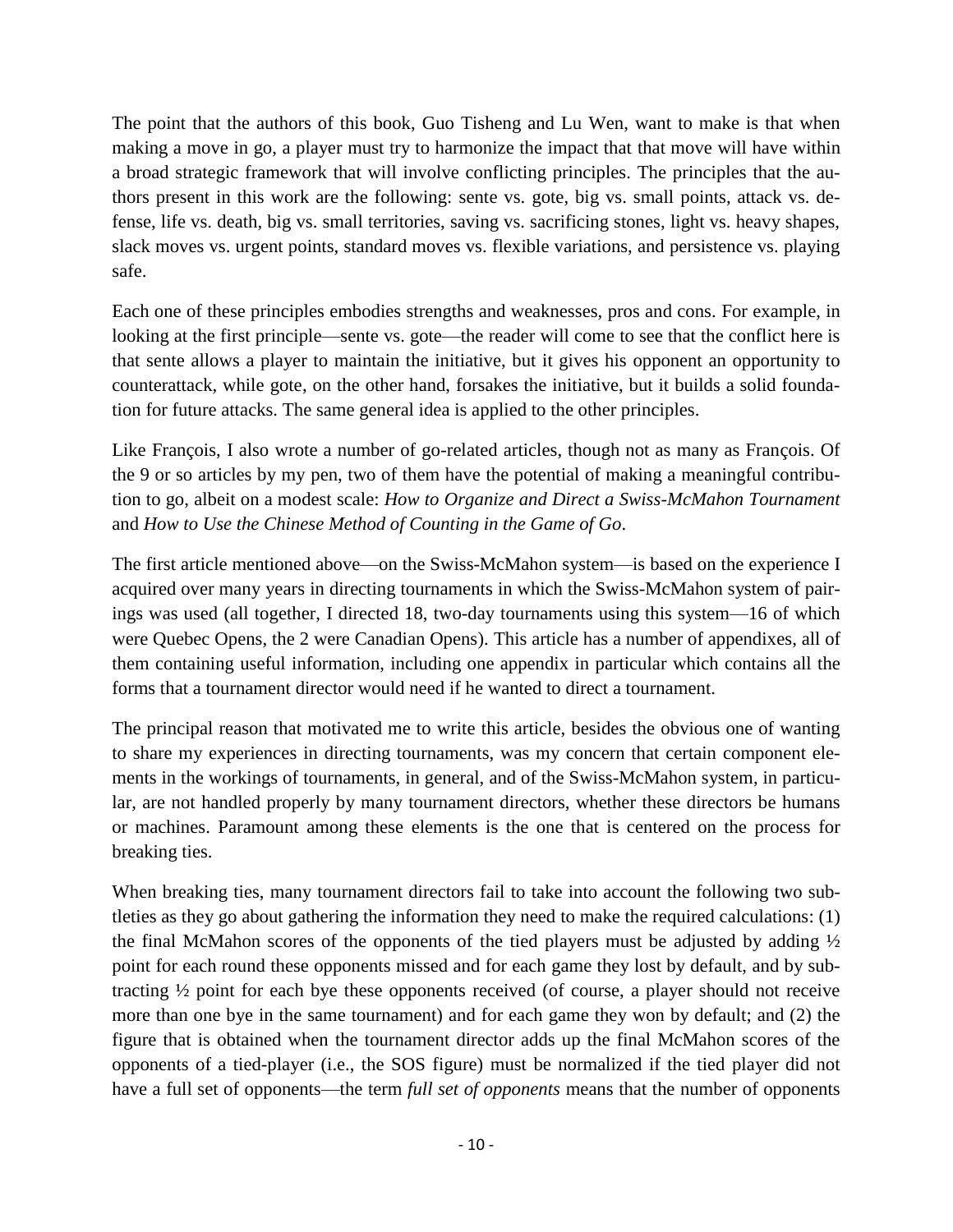involved in the calculation of the SOS must be equal to the number of rounds in the tournament (e.g., in a 6-round tournament, each tied player must have played against 6 opponents, if he played against fewer than 6 opponents, then the value of the SOS must be normalized).

Unfortunately, many tournament directors are not cognizant of the two subtleties just described and, consequently, they misapply the tie-break calculations when they attempt to break ties. The article cited above—*How to Organize and Direct a Swiss-McMahon Tournament—*provides a more detailed explanation than the one presented here, along with a pertinent example, of the importance of making these types of adjustments.

All of these articles, those written by François as well as those written by me, can be found at the AQJG's Web site. In addition, my articles can also be found at the Web site of the Canadian Go Association (CGA).

In the period from 2005 to 2008, two new go clubs were established, one in each of the two major universities in Montreal. In the fall of 2005, Michaël Bérubé made an attempt to start a go club at the *Université de Montréal*. The existence of this club was always precarious and it may even have known some short periods of non-existence, but as of the writing of this paper, the club is active and is under the care of Jean-Sébastien Lechasseur. In 2008 or 2009, another attempt was made to start a go club at McGill University. This club, which is not active during the summer months, is located in the Trottier building, at 3630 *rue* University, and the club's contact person is Tom Wu.

Finally, since it seems to be the law that all good things must come to an end, so it was with the Montreal Go Club's long-time association with McGill University. After 17 years of uninterrupted presence at McGill, the club was asked to leave in February, 2008. The common room, where the club held its meetings on Tuesday evenings, was slated to undergo major renovations, and the Department of Mathematics may have decided, finally, to enforce its long-held policy of requiring faculty sponsorship when granting permission to any outside entity to occupy any space that comes under the Department's control. In any event, February 12 was the date on which the Montreal Go Club met for the last time at this location.

Fortunately, thanks to the intervention of Jian Zhang, who acted as middleman, the Montreal Go Club found a new location in record time. This new place was the *Café Yoy Sushi Bar*, located at 4526 *rue* St-Denis, just north of Mont-Royal *avenue* near the Mont-Royal subway station. This café is an eating establishment that specializes in preparing and serving sushi dishes.

The owner of this establishment gave his permission for the club to meet on Sunday afternoons, from 2 PM to 6 PM (this was later changed, at the owner's request, from 1 PM to 5 PM). Though official, in practice, these hours are not enforced. The first meeting of the club at its new location took place on May 4, 2008. Thankfully, the owner allows the club to meet at his establishment rent free. In return, the players make it a point to consume something that comes from the restaurant's kitchen and to encourage newcomers to do the same, even if it's just a cup of coffee.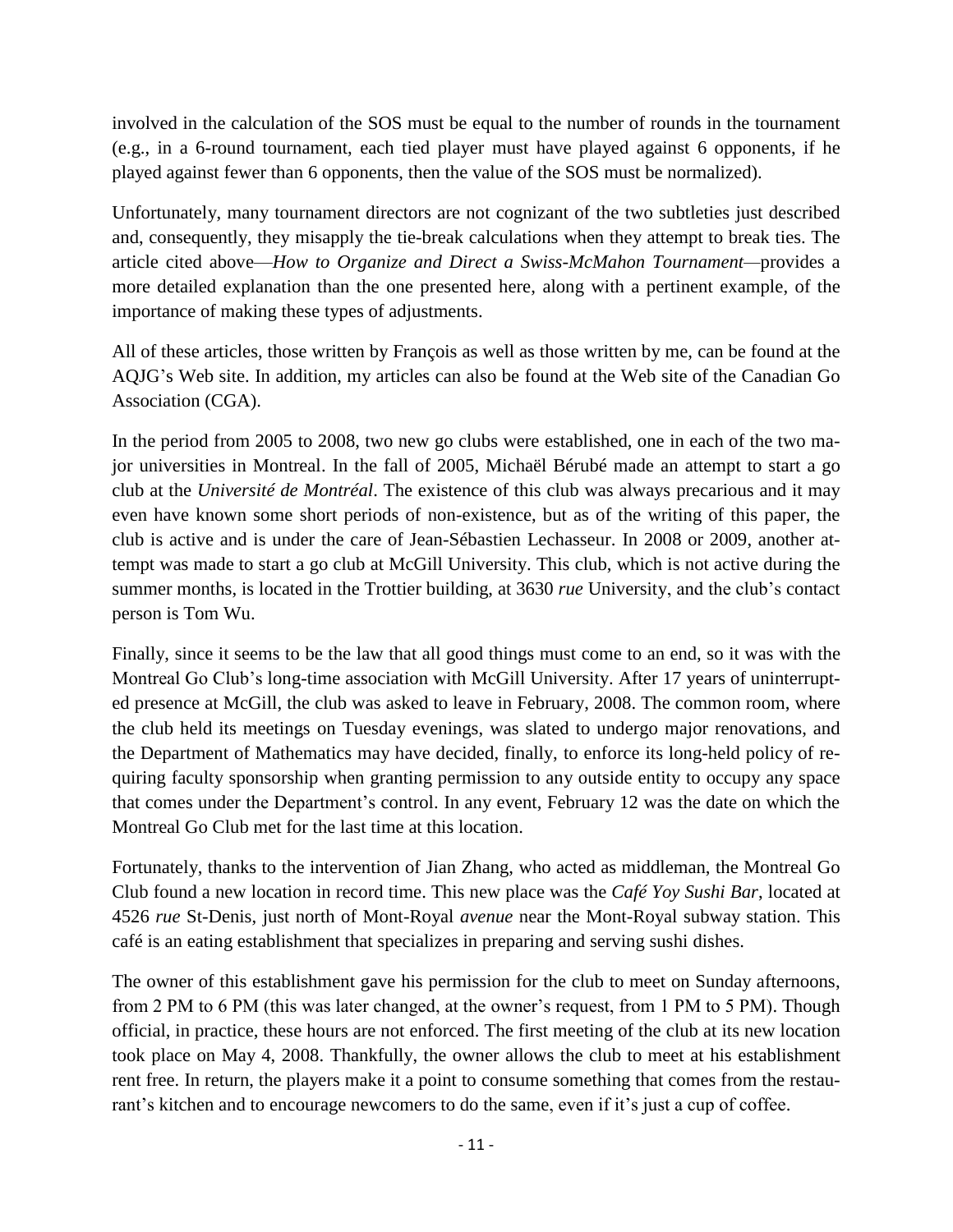A source of endless fascination, given that the *Café Yoy*, is, after all, simply a restaurant, is the degree of peacefulness that seems to reign in the atmosphere of the café. The principal reason that explains the unusually high degree of peaceful bliss is that the restaurant is almost always bereft of patrons. The extent of this bereftness is so overwhelmingly obvious that sometimes it forms the basis of the conversation among players who, in wonderment, marvel at the restaurant's ability to stay in business despite its apparent lack of activity. Some players, who visited the café at other times during the week, report than it doesn't seem to be any busier at those other times either.

In regard to the restaurant's suitability as a venue for playing go, the restaurant does very well; but it never succeeds in reaching, let alone surpassing, the level of quality that was found at McGill. For example, in regards to lighting, although the quality of the lighting found at the café is quite good, it doesn't reach the level of quality that was found at McGill; and in regards to noise, although the level of noise at the café is quite low, it doesn't reach the low level that was found at McGill.

However, the one area in which McGill clearly outclasses the café is in regard to the suitability of the tables that are used for playing go. The tables at the restaurant have two annoying characteristics: (1) they are rather small, which means that a bowl of stones will occasionally fall off the table and hit the floor with all the attending consequences that the reader can imagine; and (2), they wobble, or, at least, some of them do, which means that it is not uncommon to see players placing folded napkins, or some other wedge-like agent, under one or more of a table's legs in an effort to stabilize it. However, despite these shortcomings, which are annoying but not intolerable, the members of the club are generally pleased with the location. They are especially thankful that a place was found at the restaurant where the club's go sets could be stored.

After the Montreal Go Club moved to its new location at the *Café Yoy*, I, the author of this short history, finally got around to making a decision about a project that I have long been thinking about and that I have long been eager to undertake. This project involved collecting all the handwritten tournament grids of the past Quebec Opens and the *Tournois d'hiver* and of transforming them into an electronic format (i.e., a PDF format). Undertaking such a project, however, would involve a long term commitment because of the considerable amount of work and time that such a project would entail. Consequently, whenever I thought about this project in the past, I knew that I wasn't ready to take it on at that particular moment.

However, by 2008, finding myself with a lot more time on my hands, owing to my recent retirement, I finally decided that it was time to go ahead with this project. Consequently, in 2008, I completed all the grids belonging to the *Tournoi d'hiver*, and in 2009, I completed all the grids that belonged to the Quebec Open. However, to make sure the reader is not misled, the project did not take the full two years to complete—i.e., the full 24 months found in 2008 and 2009 together—but rather, it required the equivalent of about 4 solid months in each year.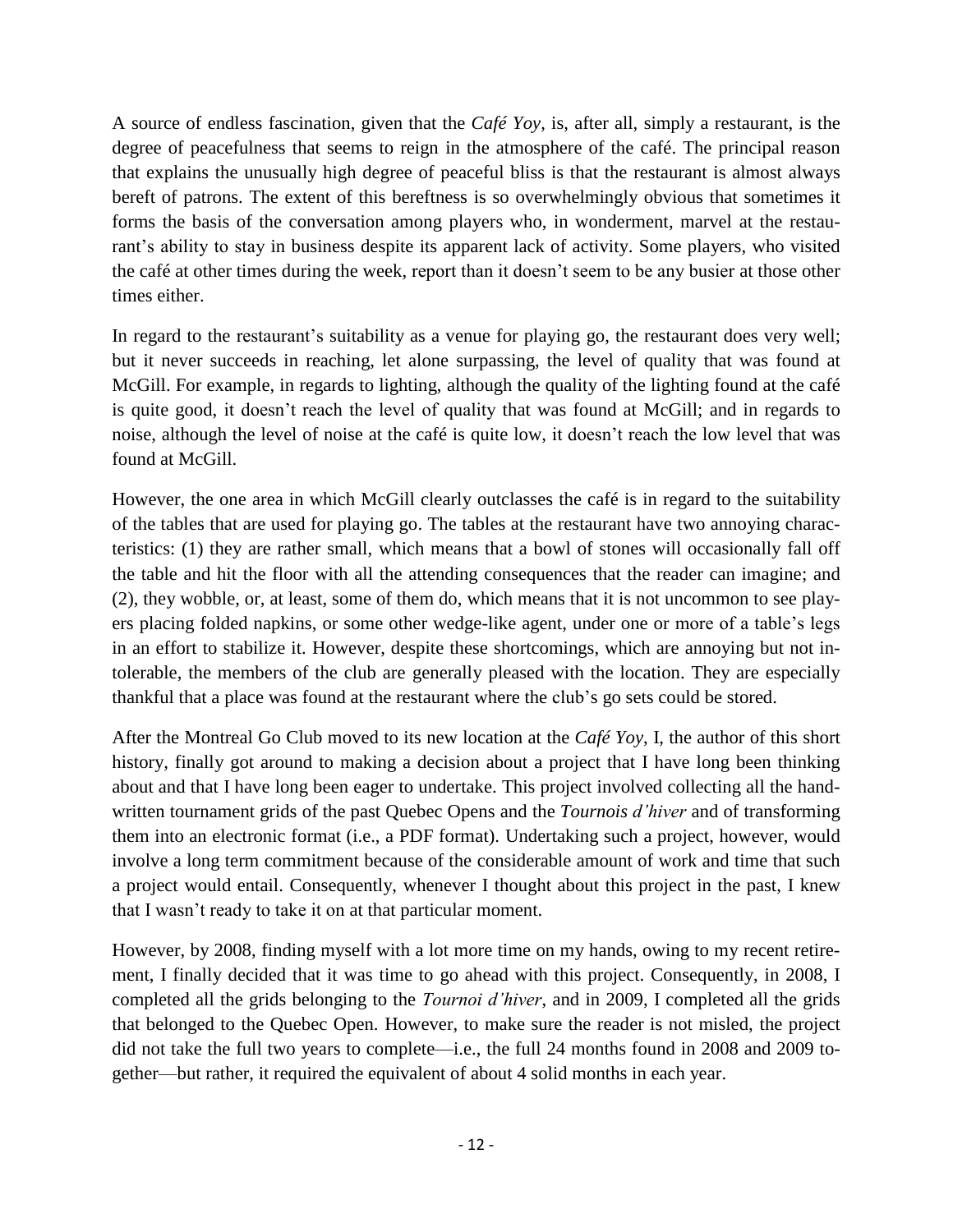The precise nature of this project is one that I can describe as being very straightforward, and it involved a simple, three-step process. For each tournament grid, I needed to perform the following three tasks: (1) take the information found in the original, hand-written tournament grid and transcribe it into a Word document (which was designed to resemble the layout of a tournament grid); (2) double-check each pairing in the tournament to make sure that no error was going to make its way into the new electronic grid (which can happen easily to anyone, even to the most experienced and conscientious tournament director); and (3) reformat each Word file into a PDF format.

Step 2 in the process outlined above, the step in which I take on the task of double-checking each pairing to make sure that the information I transcribed into the Word grid was error free, was the part of the project that I dreaded the most. This is a very tedious and a very time-consuming task, but it's a task that had to be done because I needed to make sure about two things: (1) whether I made any mistakes during the transcription process; and (2) whether the original tournament directors, those who entered the information in the hand-written grids for the first time, had themselves made any mistakes. In both cases, the double-checking paid off. Though few in number, some errors did indeed find their way into the Word document before they were detected and corrected—some of these errors were made by me, and some were made by the original tournament directors.

Fortunately, during the years in which I was active as tournament director, I had already completed the work described above for about a third of all the existing grids, which means that the task I was facing when I started this project in 2008 was not as onerous as it might have appeared to be at first glance.

Once the PDF files were created, they were then posted on the AQJG's Web site, and a copy of these files was sent to the FQJR for safekeeping. Now, each time a new tournament is held, I, or some other volunteer, will only need to open a new Word template (into which is transcribed the information from the original tournament grid) and begin the three-step process described above, which will end in producing the official record of the tournament in a PDF format.

The only reason why I was able to undertake this project was because the AQJG had been successful in preserving all the original tournament grids for all the Quebec Opens and all the *Tournois d'hiver* (except for the grid of the very first *Tournoi d'hiver*). And why was the AQJG so fortunate in this regard? The answer is quite simple, because the AQJG was, and still is, a member of the FQJR. One of the many services that the FQJR provides to its members is an archival service. The purpose of this service is to allow member associations, like the AQJG, to safeguard their important documents by allowing them to deposit them in a central repository located at the head office of the FQJR. After each tournament, either the president of the AQJG or the tournament director himself, would mail the grid to the FQJR, where, in turn, it was then filed away with the other grids.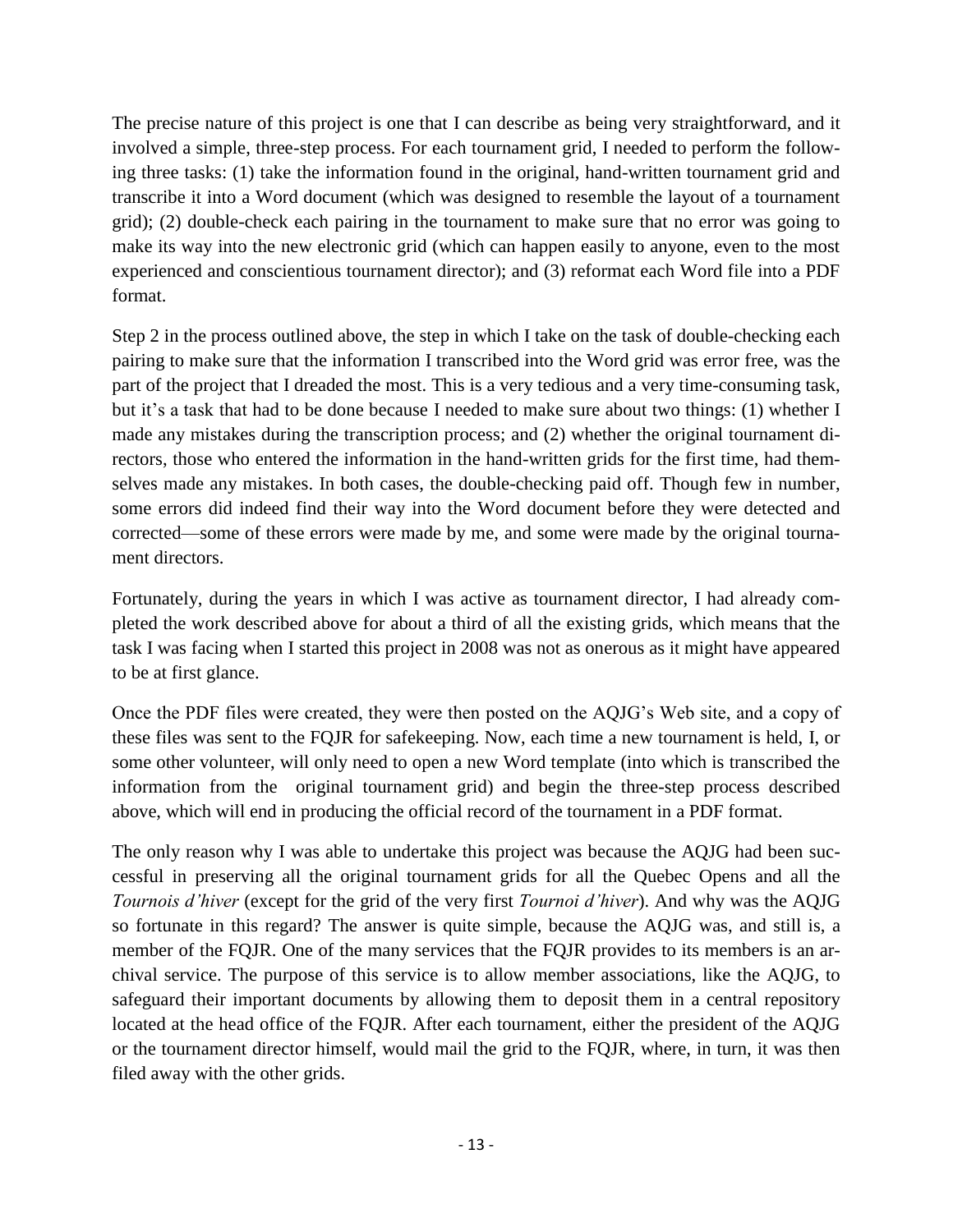During the two years in which I laboured, on and off, to create the PDF files connected with this project, I also created two master-list files, each one containing the names of the players who participated in each tournament.

The main reason for creating these master-list files was to provide myself with a tool that would help me maintain consistency in the spelling of the name of each player who participated in either one, or both, of these tournaments (the Quebec Open and the *Tournoi d'hiver*). Another reason was my desire to satisfy my curiosity regarding the total number of separate individuals who participated in each tournament over time. As of the end of 2013, with a total of 35 tournaments, 496 distinct individuals have played in the Quebec Opens; and also at the end of 2013, with a total of 34 tournaments, 563 distinct individuals have played in the *Tournoi d'hiver*.

Finally, in 2012, after many years at the helm of the AQJG, the long-time executives of this organization—André Labelle and myself—decided that it was time to leave the executive of this association and to make room for players from a younger generation, and to allow these new organizers to bring their talents, energy, and skills to bear on the issues of the day. Thus, on Sunday afternoon, May 27, between the  $5<sup>th</sup>$  and  $6<sup>th</sup>$  round of the 34<sup>th</sup> Quebec Open, elections were held for the selection of a new board of executives, headed by the new President of the AQJG, Jean-Sébastien Lechasseur.

Jean-Sébastien, 5-dan, a player from Quebec City, who is pursuing graduate studies in Mathematics at the *Université de Montréal* is an active organizer in several regards. He looks after the club at the *Université de Montréal*, and he is currently helping to establish and organize the *Ligue Univesitaire*. This new tournament, which is still a work in progress, held it first tournament games in 2012, and is now engaged in the second year of activity. Eventually, the *League* will be composed of clubs from all of Quebec's universities.

In addition, Jean-Sébastien is also active in cooperating with the Kaya Go Server (Kaya.gs on the Internet) to help it establish itself. This server, at the time of the writing of this history, has a beta version online. One of the features that will help distinguish this new go server from the others will be its ability to show tournament games in progress, as they happen, LIVE, and to show, at the same time, the video feed (via webcam) of the players playing the game being displayed. Since 2010, Jean-Sébastien looked after diffusing the top games that were played at the AQJG's annual tournaments—the Quebec Opens and the *Tournoi d'hiver*—on the Kaya server.

The new organizers who are helping to develop go in Quebec seem to come mostly from outside the Montreal area. A few of them are from the Quebec-city area: players such as Joseph Levasseur, Alexandre Dutil, and Pascal Tremblay. These players are particularly active in organizing the annual *Tournoi des maîtres*, an online tournament that was established in 2007. Using a round-robin format, this tournament is designed to produce a winner—the Challenger—who earns the right to play a best-of-three match against the reigning *Maître du Québec*. If successful, the challenger becomes the new *Maître du Québec*, a title he gets to keep until he is dethroned by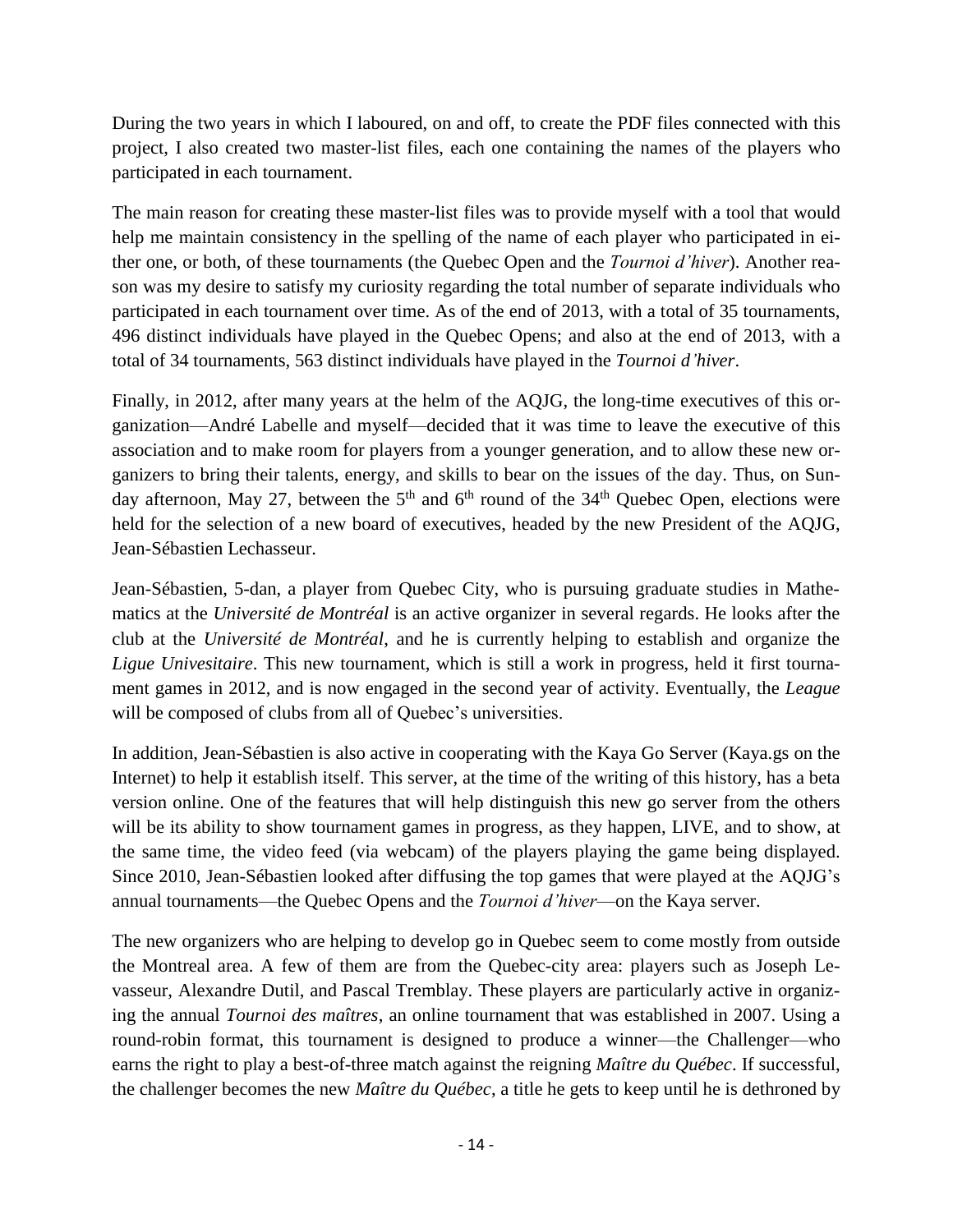a new challenger. The games that are played in the *Tournoi des maîtres* are mostly held on the KGS Go Server, in the *Salle Québécoise* Room.

In Gatineau, formerly called Hull, which is the major urban center in eastern Quebec, in the region known as the Outaouais, just across the Ottawa river from Ottawa, the Canadian capital, there is one organizer—Marc St-Onge—who seems to be particularly active in this region. He recently organized and directed the Canadian Open of 2012 in Gatineau.

The initiatives that have been undertaken by these young go players from the Quebec City region and from the Outaouais region are an indication of the general growth, albeit a slow one, in the development of go in the regions of this province during this entire period, spanning 25 years. Though halting at times, the development of go is well established, or, at the very least, well on its way to becoming well-established, in Quebec City, Gatineau (formerly Hull), Sherbrooke, Rimouski, and Saguenay (formerly Chicoutimi).

\*\*\*\*\*

In the past 25 years, a certain degree of progress has been made in furthering the aspirations of Quebec's go players in their quest to strengthen the foundations of go in the city of Montreal, in particular, and in the province of Quebec, in general.

In looking back over these two and a half decades, there is reason to rejoice in the accomplishments described below (despite the evidence that seems to suggest that the ability to play go on the Internet may have had the effect of slowing down this progress):

 The Montreal Go Club continues to exist, and, what's more, new clubs have been established. However, the overall strength of these clubs is always a little on the precarious side. This is true even for the long-standing doyen of all the go clubs in Quebec: the Montreal Go Club. After close to 50 years of continuous existence, the weekly attendance record for this club is rather disappointing—about 8 to 12 players (sometimes more than 12 and sometimes less than 8). The club has known better days in terms of attendance. When the club was located at *Le Spécialiste des Échecs* (1984 to 1991), attendance was noticeably much higher, so much so that the club opened a second evening for its members, and this at a time when the members of the club were paying rent.

Despite the growth in the absolute number of Montrealers who know how to play the game, there does not seem to be any growth in the number of players who show up at the club or at the tournaments. In the 30-odd years during which I have frequented the Montreal Go Club, the attendance record has tended to follow a predictable pattern: there is a small but reliable core of players who show up regularly, year after year (in the case of the Montreal Go Club,